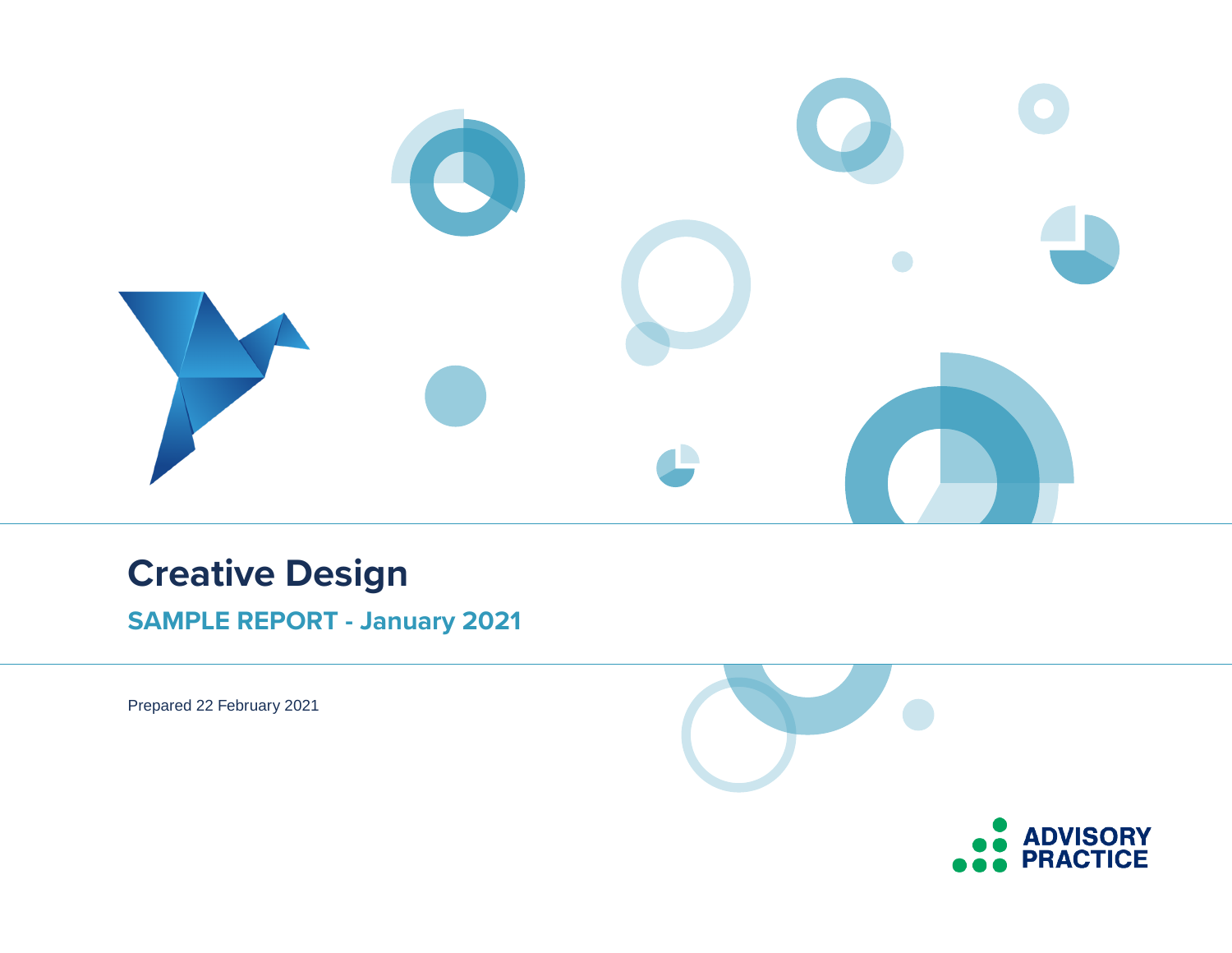# **CONTENTS**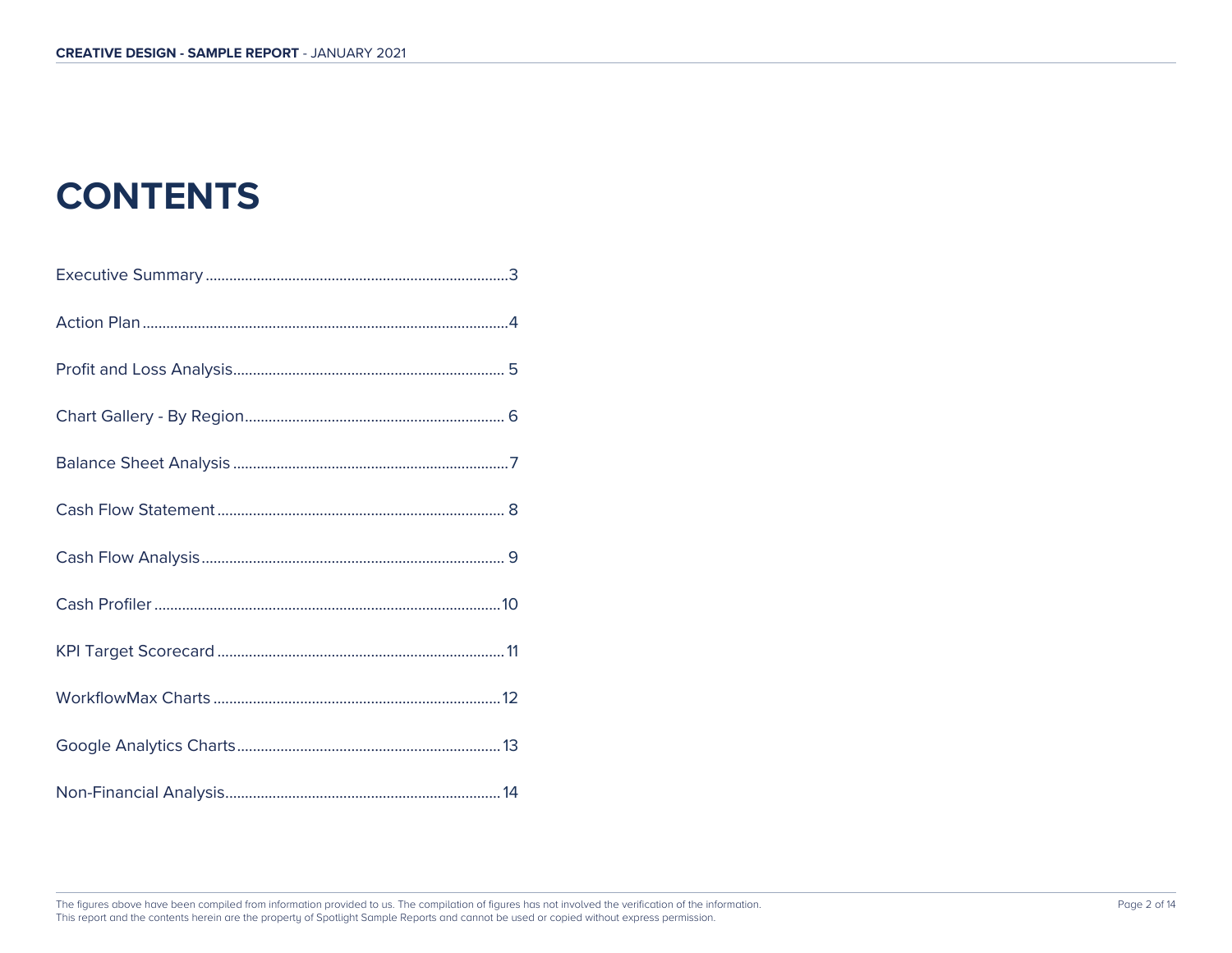# **Highlights**

## **1. General Overview**

The business maintains a steady pace each month.

# **2. Particular Highlight**

To address staff efficiency and output quality concerns, management have invested in new design software. Maximising ROI is crucial to maintain competitive in your market.

## **3. Revenue**

The Revenue for Jan 2021 was \$114,223, compared to \$113,679 last month. This represents an increase of \$544, or 0.48%.

# **4. Gross Profit**

The Gross Profit for Jan 2021 was \$77,425, compared to \$79,293 last month. This represents a decrease of \$1,868, or 2.36%. This isn't to be taken for granted - demand is expected to decrease throughout Q4.

## **5. Profit**

The Net Profit for the year to date is \$117,199, compared to \$17,601 in the Budget. This represents an increase of \$99,598, or 565.87%.

Predicted overheads and maintenance costs did not occur which were factored into the original budget for Q3.

# **6. Bank**

The Bank for Jan 2021 was \$318,307, compared to \$286,307 last month. This represents an increase of \$32,000, or 11.18%.

Well done on maintaining a solid cash position throughout Q3. The current cash position is enough to cover direct and overhead expenses until demand picks up again.

# **Observations**

# **1. Market Conditions**

The market has improved this past quarter - and remained stable. The focus is on recovery from the slow demand and solidifying our position.

# **2. Projections**

New software will increase staff efficiency and quality of output. Therefore, it's imperative you start discussing sales and marketing strategies to increase demand and therefore, contracts to assign staff to.

# **3. CAPEX**

CAPEX freeze still in effect, main focus on creditor reduction.

# **Recommendations for Action**

### **1. Revenue**

Revenue is maintaining vs budget. It's recommended the sales team focus on closing any warm contracts to keep revenue above budget.

**2. Profit** Profits maintain a lead on budget.

To maintain increased profit margins, it's crucial that staff engagement in migrating to the new Creative Design Software is monitored. Managers please take responsibility for supporting staff and scheduling relevant training.

# **3. People**

New sales manager expected to fill current gap in team. Expected efficiencies minimise the need for any new staff.

# **4. Strategic**

Franchise discussions are underway. To maximise franchise sale price - it's recommended that new processes are cemented and efficiency measured before launching franchisee opportunity.

# **5. Systems**

Training and engagement is vital to maximising ROI on new software investment. It's recommended that management staff take responsibility of ensuring all staff complete relevant training and succesfully migrate existing client base to the new software by next quarter.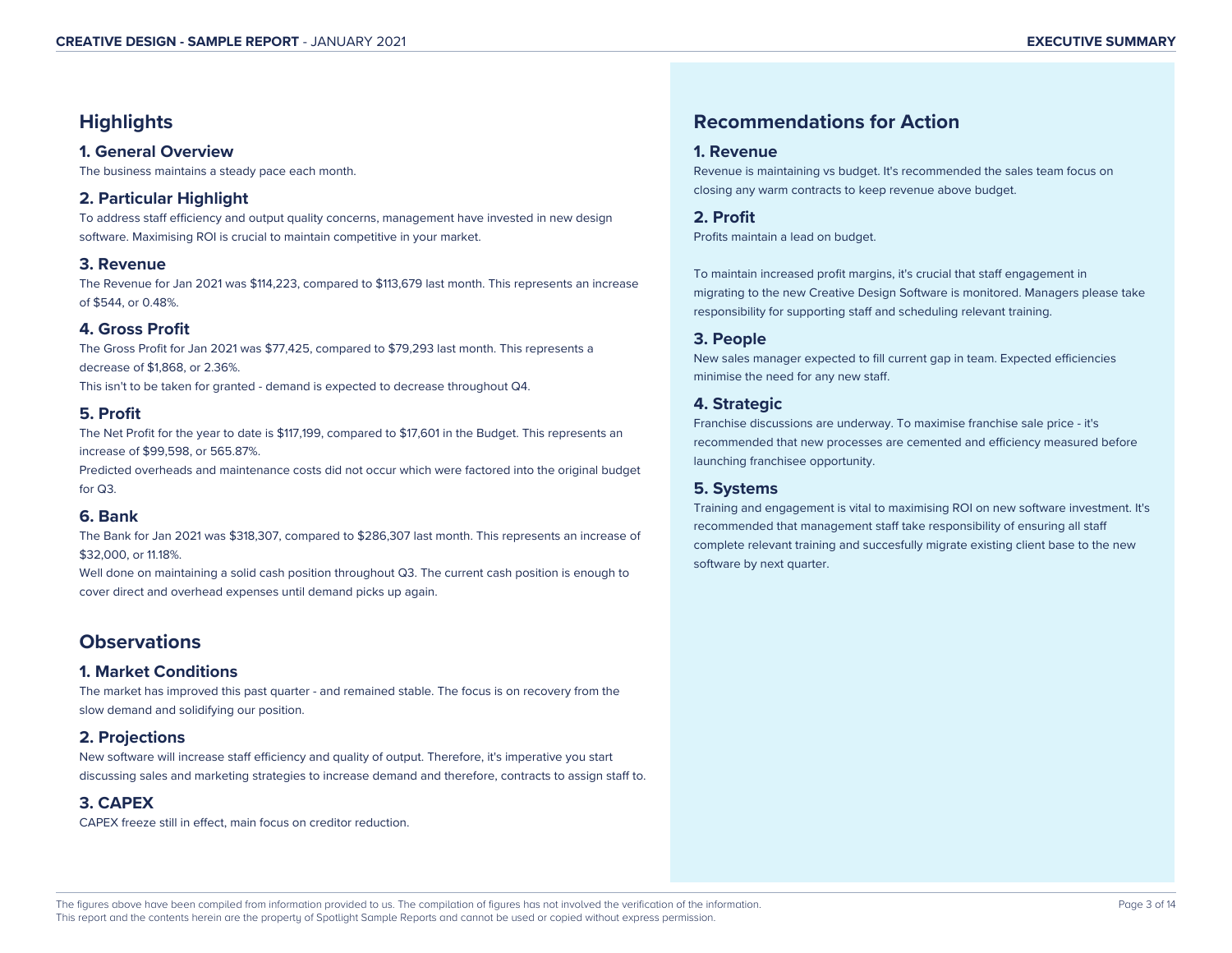



• Meet with tax office case manager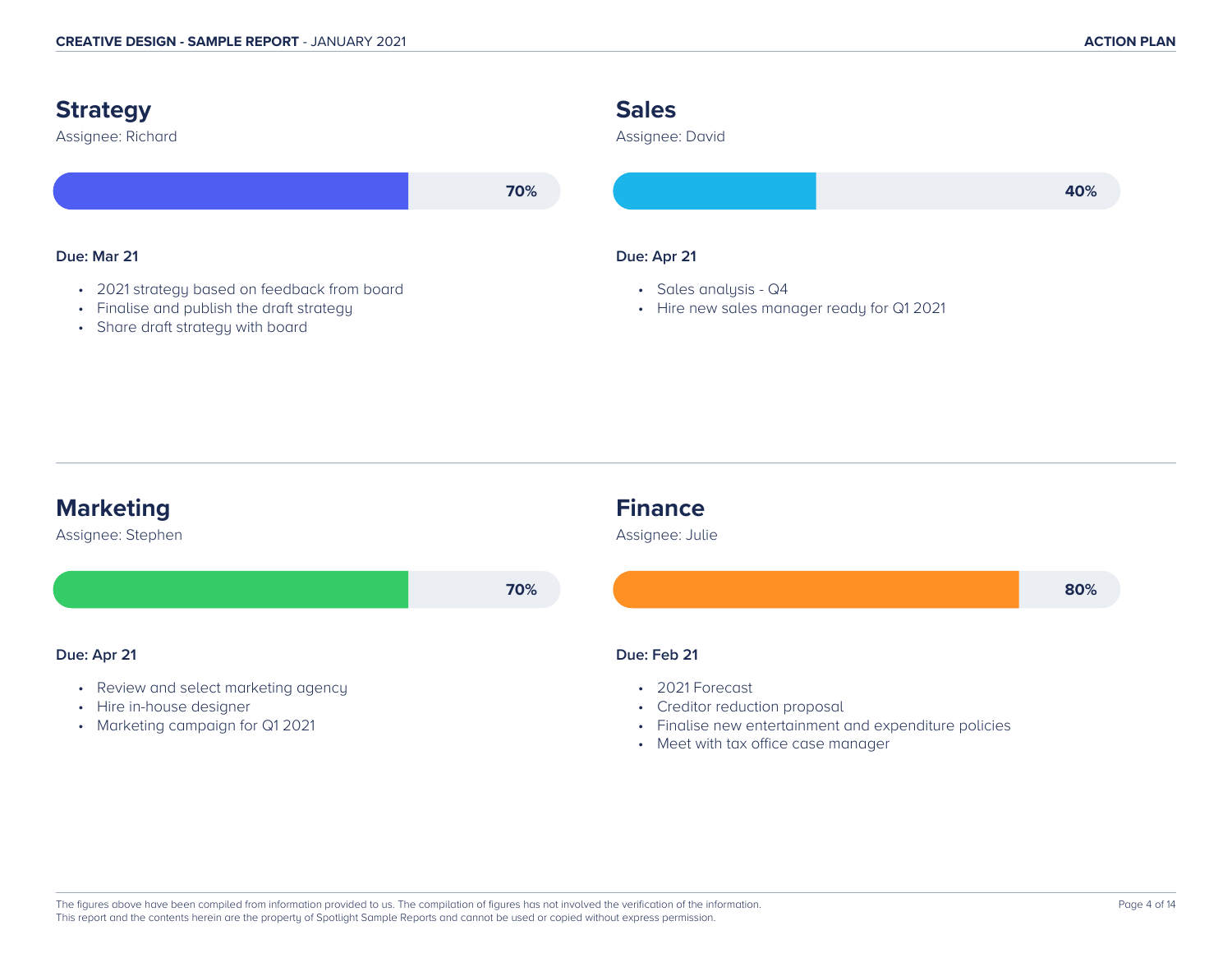|                                | <b>YTD</b>     |              | <b>Actual vs Last Year</b> |                | Jan 21 Plus Last 3 Months |               | <b>Forward Projection Full Year</b> |                |                |                    |
|--------------------------------|----------------|--------------|----------------------------|----------------|---------------------------|---------------|-------------------------------------|----------------|----------------|--------------------|
|                                | <b>Actual</b>  |              | Last Year Variance %       | <b>Jan 21</b>  | <b>Dec 20</b>             | <b>Nov 20</b> | <b>Oct 20</b>                       | <b>YTD</b>     | <b>Budget</b>  | <b>Total 20/21</b> |
| Revenue                        |                |              |                            |                |                           |               |                                     |                |                |                    |
| Overseas Revenue               | $\overline{O}$ | 815          | $-100.0%$                  | $\overline{0}$ | $\mathbf{O}$              | $\mathbf{O}$  | $\mathbf 0$                         | $\overline{0}$ | $\overline{0}$ | $\mathbf{O}$       |
| <b>Product Revenue</b>         | 132,296        | 105,498      | 25.4%                      | 10,123         | 14,384                    | 27,939        | 13,025                              | 132,296        | 24,120         | 156,416            |
| Project Revenue                | 906,884        | 901,960      | 0.5%                       | 100,617        | 94,134                    | 90,140        | 97,053                              | 906,884        | 199,429        | 1,106,313          |
| <b>Support Revenue</b>         | 39,877         | 32,742       | 21.8%                      | 3,483          | 5,161                     | 4,114         | 4,762                               | 39,877         | 9,815          | 49,692             |
| <b>Total Revenue</b>           | 1,079,057      | 1,041,015    | 3.7%                       | 114,223        | 113,679                   | 122,193       | 114,840                             | 1,079,057      | 233,364        | 1,312,421          |
| <b>Cost of Sales</b>           | 367,367        | 365,161      | 0.6%                       | 36,798         | 34,386                    | 38,347        | 37,854                              | 367,367        | 93,510         | 460,877            |
| <b>Gross Profit</b>            | 711,690        | 675,854      | 5.3%                       | 77,425         | 79,293                    | 83,846        | 76,986                              | 711,690        | 139,854        | 851,544            |
| GP%                            | 66.0%          | 64.9%        | 1.0%                       | 67.8%          | 69.8%                     | 68.6%         | 67.0%                               | 66.0%          | 59.9%          | 64.9%              |
| <b>OPEX</b>                    |                |              |                            |                |                           |               |                                     |                |                |                    |
| Entertainment - Non-deductible | $\mathbf{O}$   | $\mathbf 0$  | 0.0%                       | $\overline{0}$ | $\mathbf 0$               | $\mathbf 0$   | $\mathsf{O}\xspace$                 | $\overline{0}$ | 608            | 608                |
| Depreciation                   | 10,370         | 51,350       | $-79.8%$                   | 1,037          | 1,037                     | 1,037         | 1,037                               | 10,370         | 2,074          | 12,444             |
| <b>Financial</b>               |                |              |                            |                |                           |               |                                     |                |                |                    |
| <b>Accounting Fees</b>         | 4,200          | 4,200        | 0.0%                       | 420            | 420                       | 420           | 420                                 | 4,200          | 1,147          | 5,347              |
| <b>Bank Fees</b>               | 1,910          | 1,910        | 0.0%                       | 191            | 191                       | 191           | 191                                 | 1,910          | 395            | 2,305              |
| <b>Interest Expense</b>        | 990            | 990          | 0.0%                       | 99             | 99                        | 99            | 99                                  | 990            | 300            | 1,290              |
| <b>Total Financial</b>         | 7,100          | 7,100        | 0.0%                       | 710            | 710                       | 710           | 710                                 | 7,100          | 1,842          | 8,942              |
| <b>Operations</b>              |                |              |                            |                |                           |               |                                     |                |                |                    |
| Insurance                      | $\overline{O}$ | $\mathbf 0$  | 0.0%                       | $\overline{O}$ | $\mathbf 0$               | $\mathbf 0$   | $\overline{0}$                      | $\overline{0}$ | 1,514          | 1,514              |
| <b>Rent Expense</b>            | 95,650         | 95,650       | 0.0%                       | 9,565          | 9,565                     | 9,565         | 9,565                               | 95,650         | 19,704         | 115,354            |
| Repairs and Maintenance        | $\overline{O}$ | $\mathbf{O}$ | 0.0%                       | $\overline{O}$ | $\overline{O}$            | $\mathbf{O}$  | $\mathbf 0$                         | $\overline{0}$ | 1,267          | 1,267              |
| <b>Total Operations</b>        | 95,650         | 95,650       | 0.0%                       | 9,565          | 9,565                     | 9,565         | 9,565                               | 95,650         | 22,485         | 118,135            |
| Entertainment                  | 4,020          | 4,020        | 0.0%                       | 402            | 402                       | 402           | 402                                 | 4,020          | 594            | 4,614              |
| <b>Staff Training</b>          | 1,080          | 1,080        | 0.0%                       | 108            | 108                       | 108           | 108                                 | 1,080          | 282            | 1,362              |
| <b>National Travel</b>         | 2,490          | 2,490        | 0.0%                       | 249            | 249                       | 249           | 249                                 | 2,490          | 576            | 3,066              |
| Wages                          | 436,410        | 436,410      | 0.0%                       | 43,641         | 43,641                    | 43,641        | 43,641                              | 436,410        | 102,805        | 539,215            |
| <b>Total OPEX</b>              | 557,120        | 598,100      | $-6.9%$                    | 55,712         | 55,712                    | 55,712        | 55,712                              | 557,120        | 131,266        | 688,386            |
| NOP%                           | 14.3%          | 7.5%         | 6.9%                       | 19.0%          | 20.7%                     | 23.0%         | 18.5%                               | 14.3%          | 3.7%           | 12.4%              |
| <b>Net Profit</b>              | 117,199        | 44,190       | 165.2%                     | 10,829         | 23,581                    | 20,257        | 19,714                              | 117,199        | 4,588          | 121,787            |

The figures above have been compiled from information provided to us. The compilation of figures has not involved the verification of the information.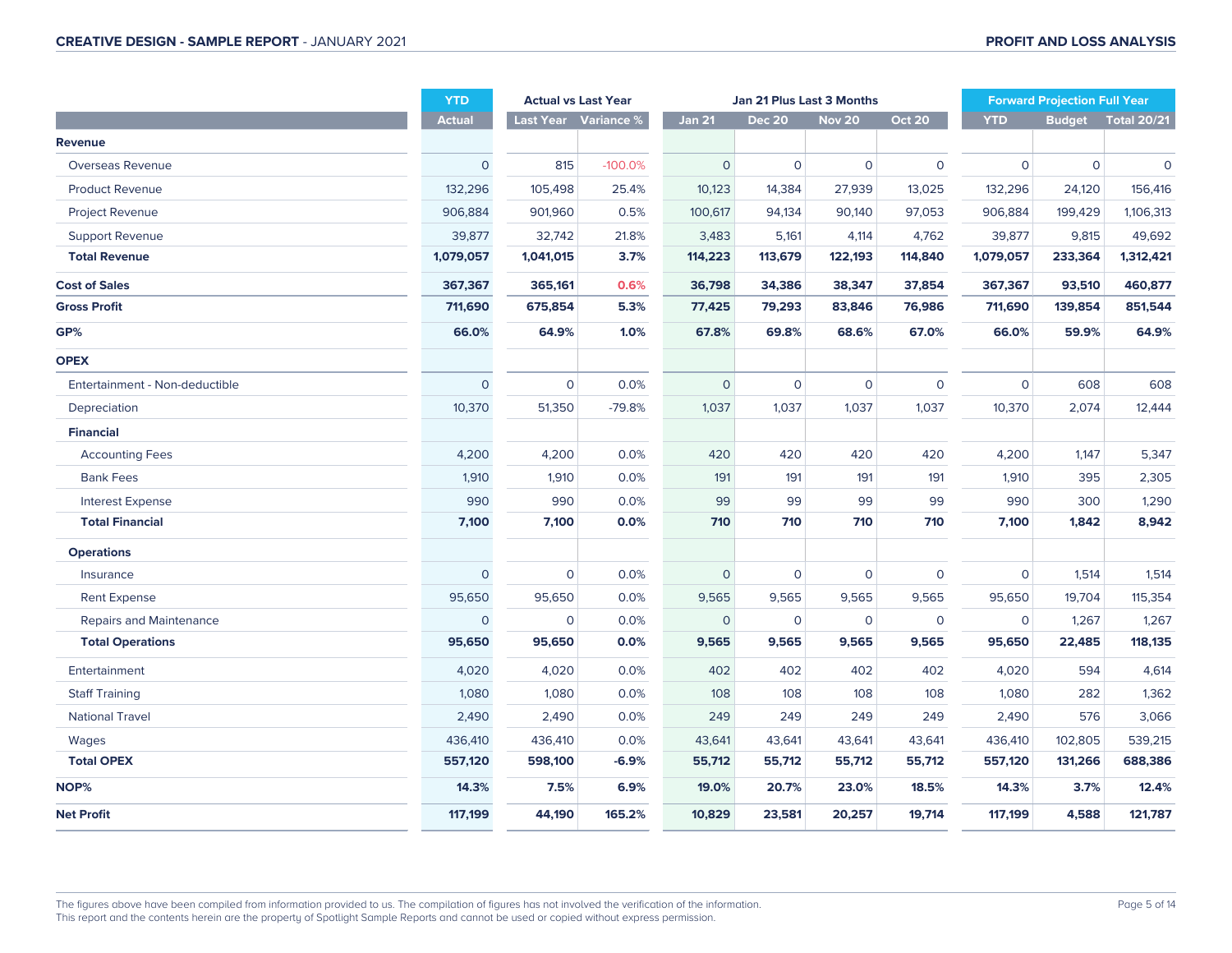

#### **TOP REVENUE CONTRIBUTORS** - Auckland



#### **TOP REVENUE CONTRIBUTORS** - Australia

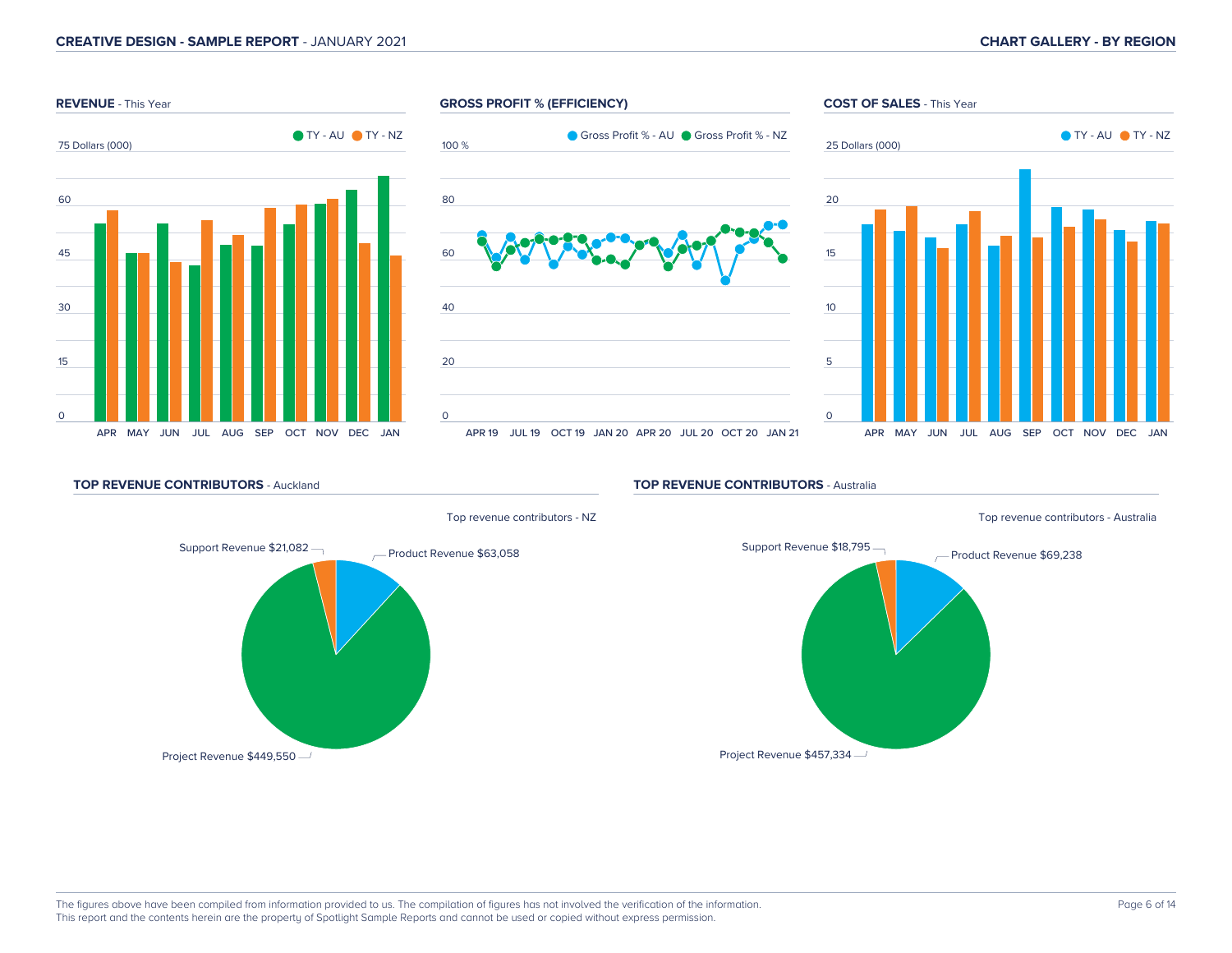|                                  | <b>Now</b>   | <b>Actual vs Last Year to Date</b> |              |            |               | <b>Last 3 Months</b> |               | <b>Monitors</b>          |              |  |
|----------------------------------|--------------|------------------------------------|--------------|------------|---------------|----------------------|---------------|--------------------------|--------------|--|
|                                  | As at Jan 21 | Last Year                          | Variance     | Variance % | <b>Dec 20</b> | <b>Nov 20</b>        | <b>Oct 20</b> | <b>CAPEX Monitor</b>     | <b>YTD</b>   |  |
| <b>Accounts Receivable</b>       | 132,356      | 119,439                            | 12,917       | 10.8%      | 131,731       | 140,522              |               | 132,066 Office Equipment | 869          |  |
| <b>Bank Accounts</b>             | 318,307      | 97,587                             | 220,720      | 226.2%     | 286,307       | 255,071              |               | 225,724 Total CAPEX      | 869          |  |
| <b>Total Current Assets</b>      | 450,667      | 217,028                            | 233,639      | 107.7%     | 418,042       | 395,595              | 357,792       |                          |              |  |
|                                  |              |                                    |              |            |               |                      |               | <b>Debt Monitor</b>      | As at Jan 21 |  |
| <b>Term Assets</b>               | 299,882      | 321,253                            | $-21,371$    | $-6.7%$    | 300,919       | 301,088              | 302,124       | Taxes                    | 175,383      |  |
| <b>Total Assets</b>              | 750,549      | 538,281                            | 212,268      | 39.4%      | 718,961       | 696,683              | 659,916       | <b>Term Loans</b>        | 78,410       |  |
| <b>Accounts Payable</b>          | 42,318       | 42,318                             | $\mathbf{0}$ | 0.0%       | 39,544        | 44,099               | 43,532        | <b>Accounts Payable</b>  | 54,400       |  |
| <b>Other Current Liabilities</b> | 192,166      | 69,832                             | 122,334      | 175.2%     | 171,281       | 163,129              | 144,286 Other |                          | 4,701        |  |
| <b>Total Current Liabilities</b> | 234,484      | 112,150                            | 122,334      | 109.1%     | 210,825       | 207,228              |               | 187,818 Total Debt       | 312,894      |  |
| <b>Term Liabilities</b>          | 78,410       | 114,210                            | $-35,800$    | $-31.3%$   | 81,310        | 85,210               | 88,110        |                          |              |  |
| <b>Total Liabilities</b>         | 312,894      | 226,360                            | 86,534       | 38.2%      | 292,135       | 292,438              | 275,928       |                          |              |  |
| <b>Net Assets</b>                | 437,655      | 311,921                            | 125,734      | 40.3%      | 426,826       | 404,245              | 383,988       |                          |              |  |
| Equity                           | 320,456      | 267,731                            | 52,725       | 19.7%      | 320,456       | 321,456              | 321,456       |                          |              |  |
| <b>Current Year Earnings</b>     | 117,199      | 44,190                             | 73,009       | 165.2%     | 106,370       | 82,789               | 62,532        |                          |              |  |
| <b>Total Equity</b>              | 437,655      | 311,921                            | 125,734      | 40.3%      | 426,826       | 404,245              | 383,988       |                          |              |  |

#### **BALANCE SHEET COMPONENTS**



#### **EQUITY TREND**



#### **LIQUIDITY MONITOR**

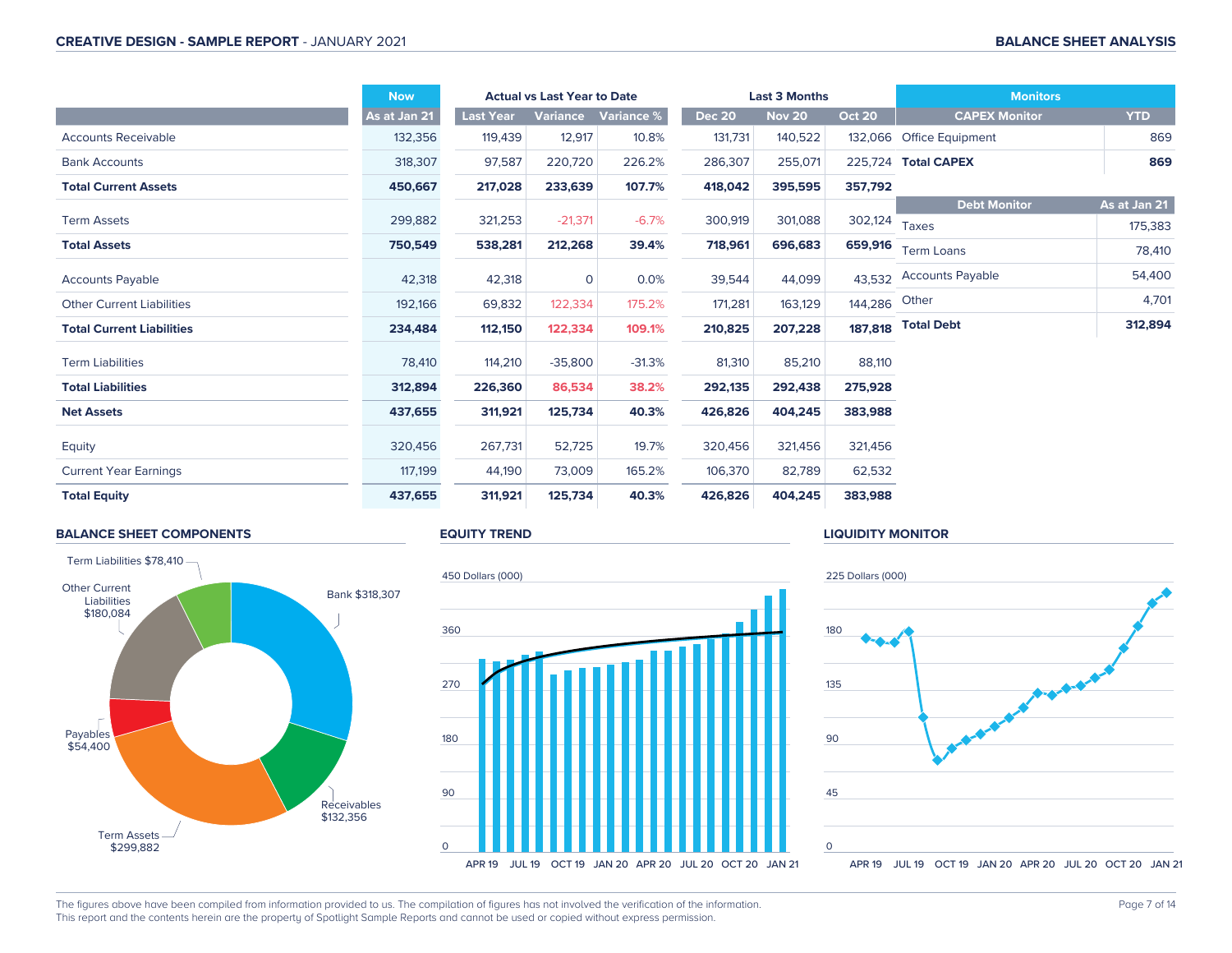|                                        | <b>Current Financial Year</b> |                |               |               |                |                |                |               |               |                |                |                |
|----------------------------------------|-------------------------------|----------------|---------------|---------------|----------------|----------------|----------------|---------------|---------------|----------------|----------------|----------------|
|                                        | <b>Apr 20</b>                 | May 20         | <b>Jun 20</b> | <b>Jul 20</b> | <b>Aug 20</b>  | Sep 20         | <b>Oct 20</b>  | <b>Nov 20</b> | <b>Dec 20</b> | <b>Jan 21</b>  | <b>Feb 21</b>  | <b>Mar 21</b>  |
| <b>Operating profit / (loss)</b>       | 19,924                        | 332            | 10,517        | 5,748         | 11,840         | 12,101         | 21,373         | 28,233        | 23,680        | 21,812         | $\mathbf 0$    | $\mathbf 0$    |
| Depreciation & amortisation            | 1,037                         | 1.037          | 1,037         | 1,037         | 1,037          | 1.037          | 1,037          | 1,037         | 1,037         | 1,037          | $\Omega$       | $\Omega$       |
| <b>EBITDA</b>                          | 20,961                        | 1,369          | 11,554        | 6,785         | 12,877         | 13,138         | 22,410         | 29,270        | 24,717        | 22,849         | $\mathbf 0$    | $\mathbf 0$    |
| (Increase)/decrease in trade debtors   | $-6,975$                      | 22,949         | $-6,563$      | 153           | $-2,151$       | $-8,262$       | $-7,754$       | $-8,456$      | 9.791         | $-625$         | $\Omega$       | $\mathbf{0}$   |
| (Increase)/decrease in other debtors   | $\mathbf{O}$                  | $\overline{0}$ | $\mathbf{O}$  | $\mathbf 0$   | $\overline{0}$ | $\mathbf{0}$   | $\overline{0}$ | $\mathbf{O}$  | $-1,000$      | $\overline{0}$ | $\overline{0}$ | $\mathbf{O}$   |
| Increase/(decrease) in trade creditors | 620                           | $-417$         | $-5,150$      | 5,331         | $-4,855$       | 7,962          | $-2,909$       | 567           | $-4,555$      | 2,774          | $\overline{0}$ | $\mathbf{0}$   |
| Increase/(decrease) in GST             | 9,719                         | 6,780          | 8,308         | 7,593         | 8,506          | 8,546          | 9,936          | 10,965        | 10,152        | 10,002         | $\overline{0}$ | $\mathbf{0}$   |
| Increase/(decrease) in other creditors | $\mathbf{O}$                  | $\overline{0}$ | $\mathbf{O}$  | $\mathbf{0}$  | $\mathbf{O}$   | $\overline{0}$ | $\mathbf{0}$   | $\mathbf{0}$  | $-1,000$      | $\overline{0}$ | $\overline{0}$ | $\mathbf{0}$   |
| Cash generated from operations         | 24,325                        | 30,681         | 8,149         | 19,862        | 14,377         | 21,384         | 21,683         | 32,346        | 38,105        | 35,000         | $\mathbf 0$    | $\mathbf{o}$   |
| Income tax paid                        |                               | $-10,251$      | $\mathbf{0}$  | $\mathbf 0$   | $\Omega$       |                | $\overline{0}$ |               | $-1,000$      | $-1$           | $\mathbf 0$    | $\Omega$       |
| Interest paid                          | $-99$                         | $-99$          | $-99$         | $-99$         | $-99$          | $-99$          | $-99$          | $-99$         | $-99$         | $-99$          | $\Omega$       | $\mathbf 0$    |
| Net cash from operations               | 24,227                        | 20,331         | 8,050         | 19,763        | 14,278         | 21,286         | 21,584         | 32,248        | 37,006        | 34,900         | $\mathbf 0$    | $\mathbf 0$    |
| Net cash from investing activities     |                               | $\mathbf 0$    | $-1$          |               | $\mathbf 0$    | $\Omega$       | $\mathbf 0$    | $-1$          | $-868$        | $\Omega$       | $\mathbf 0$    | O              |
| Cash inflow/(outflow) from borrowings  | $-2,900$                      | $-2,900$       | $-2,900$      | $-2,900$      | $-2,900$       | $-2,900$       | $-2,900$       | $-2,900$      | $-3,900$      | $-2,900$       | $\mathbf 0$    | $\Omega$       |
| Changes in equity                      | $\Omega$                      | $\Omega$       | $\Omega$      | $\mathbf{0}$  | $\Omega$       | $\Omega$       | $\Omega$       | $\Omega$      | $-1,000$      | $\Omega$       | $\Omega$       | $\mathbf{O}$   |
| Net cash from financing activities     | $-2,900$                      | $-2,900$       | $-2,900$      | $-2,900$      | $-2,900$       | $-2,900$       | $-2,900$       | $-2,900$      | $-4,900$      | $-2,900$       | $\mathbf 0$    | $\mathbf{o}$   |
| Change in cash & cash equivalents      | 21,328                        | 17,431         | 5,149         | 16,864        | 11,378         | 18,386         | 18,684         | 29,347        | 31,238        | 32,000         | $\mathbf 0$    | $\Omega$       |
| Opening cash & cash equivalents        | 116,508                       | 137,833        | 155,264       | 160,414       | 177,277        | 188,655        | 207,040        | 225,724       | 255,071       | 286,307        | $\overline{0}$ | $\overline{0}$ |
| Closing cash & cash equivalents        | 137,833                       | 155,264        | 160,414       | 177,277       | 188,655        | 207,040        | 225,724        | 255,071       | 286,307       | 318,307        | $\mathbf 0$    | $\mathbf 0$    |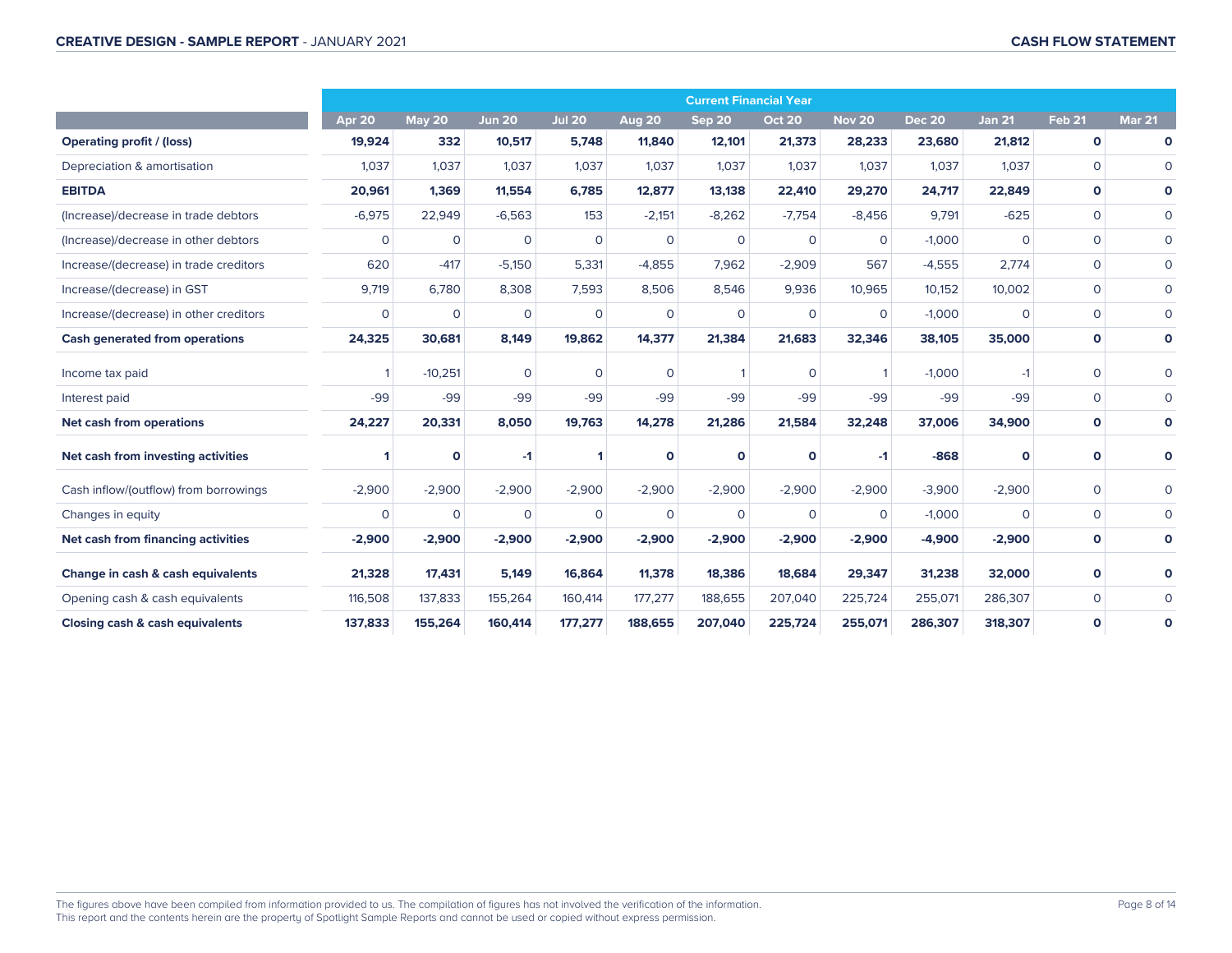#### **CASH MOVEMENTS SUMMARY**

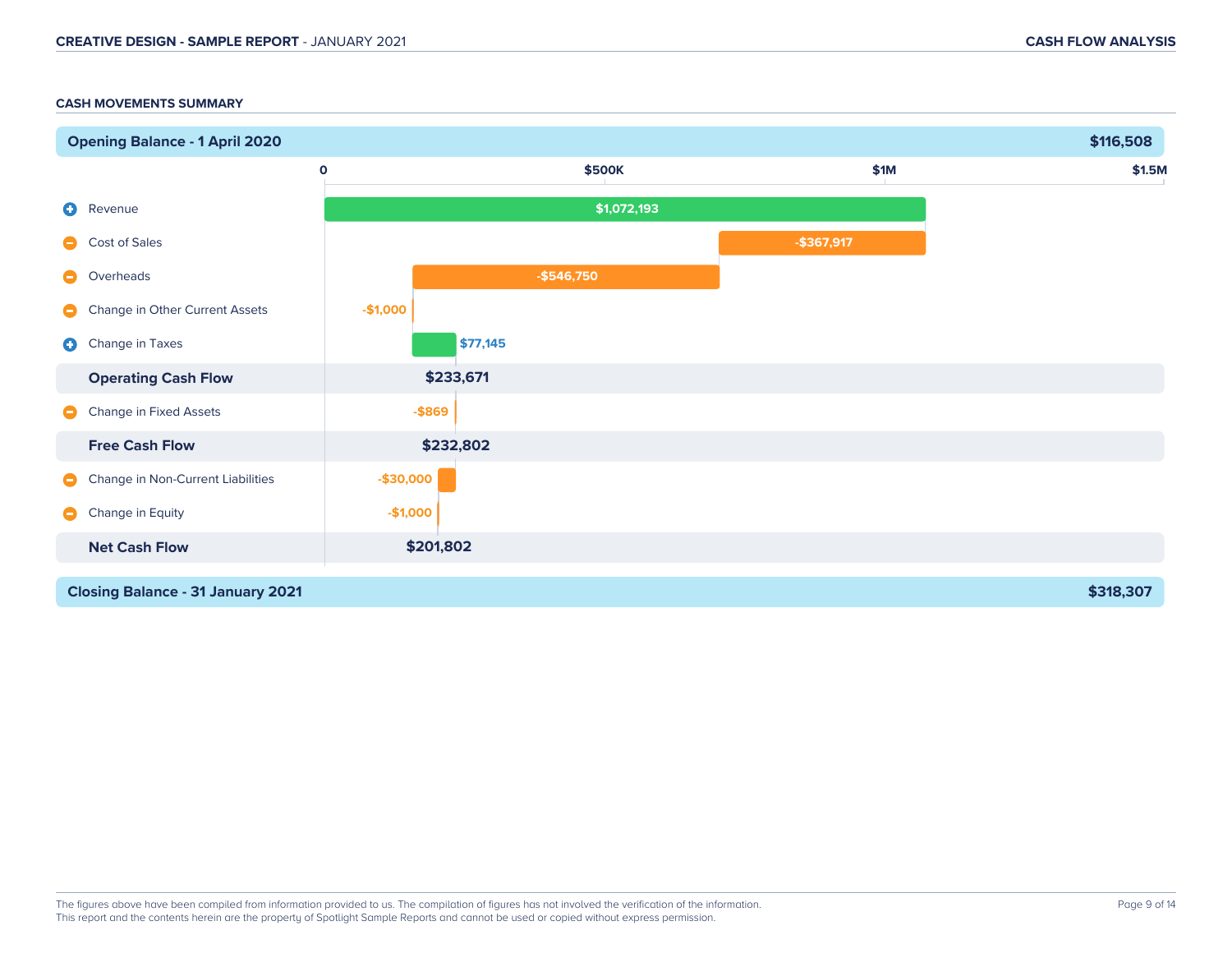#### **YTD CASH** - excluding GST

#### **CASH** - January 21 (excluding GST)









**CASH ON HAND** - With High and Low Balances

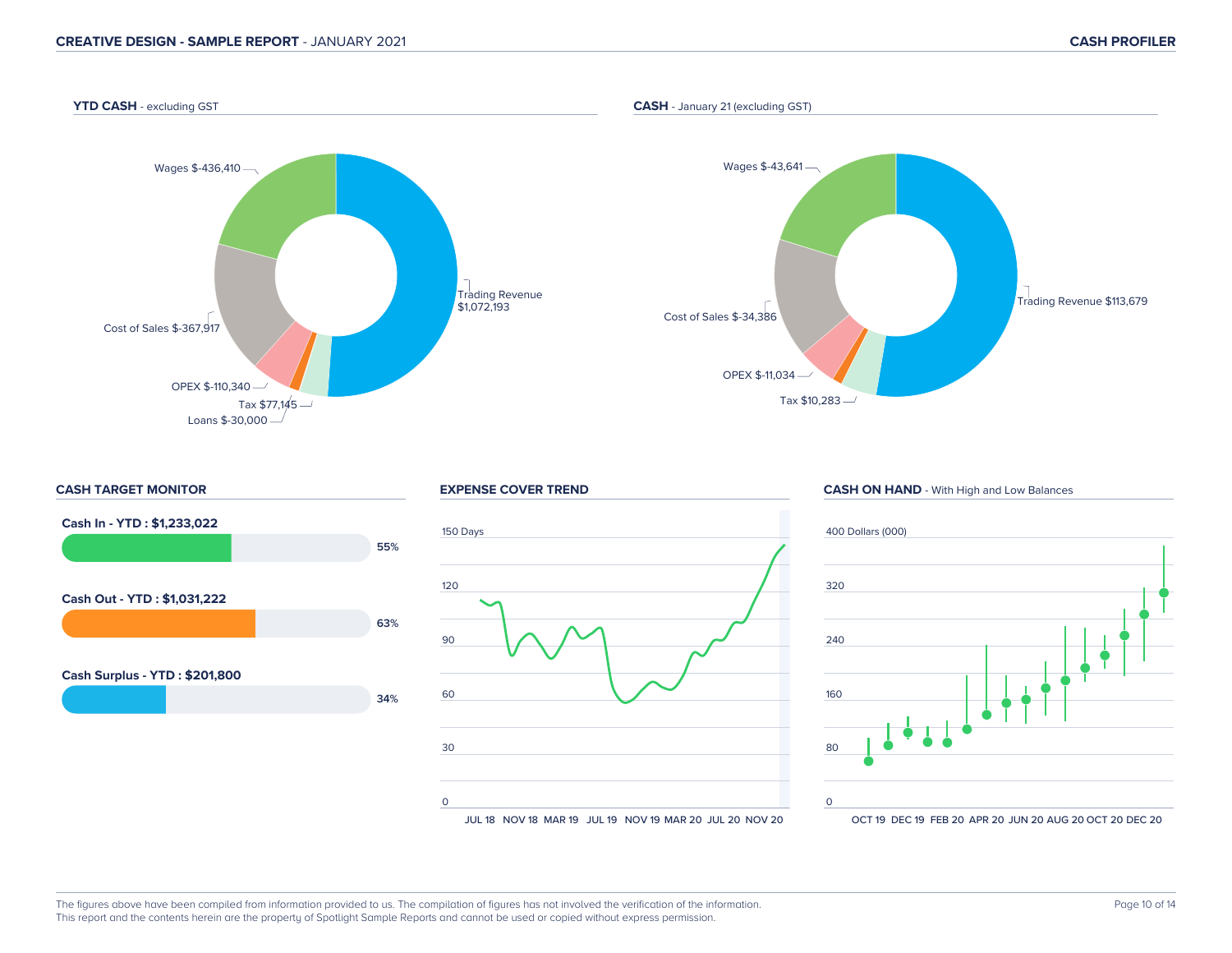

| <b>Actual vs Target</b> |               |  |  |  |  |  |  |  |
|-------------------------|---------------|--|--|--|--|--|--|--|
| <b>Actual</b>           | <b>Target</b> |  |  |  |  |  |  |  |
| 154,570                 | 180,400       |  |  |  |  |  |  |  |
| 66.0%                   | 70.0%         |  |  |  |  |  |  |  |
| 1,079,057               | 1,129,000     |  |  |  |  |  |  |  |
| 437.651                 | 525,000       |  |  |  |  |  |  |  |
| 14.3%                   | 15.0%         |  |  |  |  |  |  |  |
| 318,307                 | 450,000       |  |  |  |  |  |  |  |
| 89                      | 120           |  |  |  |  |  |  |  |
| 3,470                   | 4,000         |  |  |  |  |  |  |  |
|                         |               |  |  |  |  |  |  |  |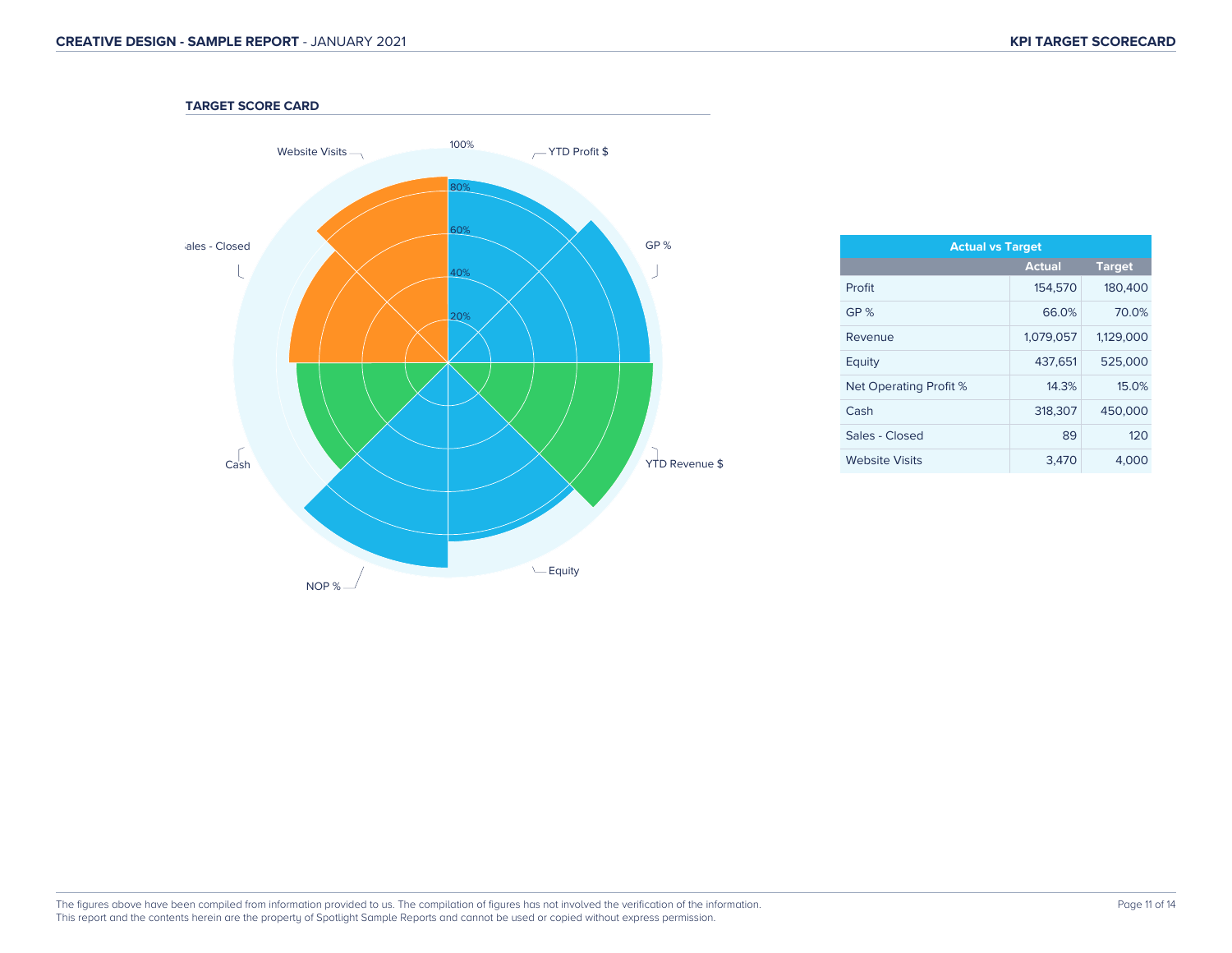Admin 141

#### **FIRM BILLABLE HOURS** - This Year vs Last Year 250 hrs 200 150 100 50 0 **This Year Cast Year BILLABLE and NON-BILLABLE** - This Year Billable 81% Non-Billable 19% **NON-BILLABLE HOURS** - YTD └ Consulting & Mentoring<br>75 Internal -Business Development 37 Partner Reviews 45 Sales & Marketing 47 Systems Training 7 Team Building 55

#### **OVERHEAD BURDEN PER HOUR**



APR MAY JUN JUL AUG SEP OCT NOV DEC JAN

#### **TOP 5 BILLABLE CLIENTS** - Current Month



#### **TOP 5 BILLABLE CLIENTS** - YTD

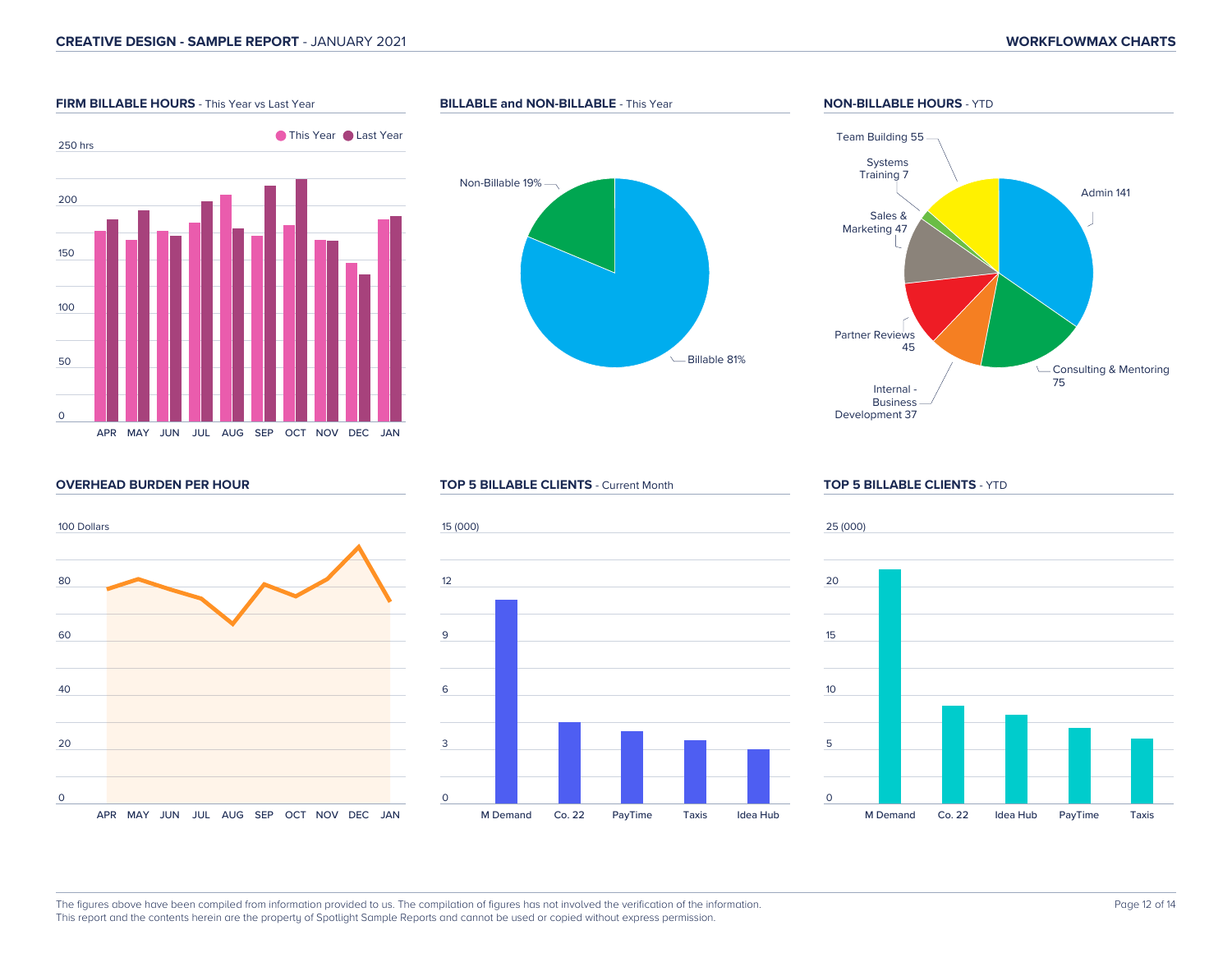